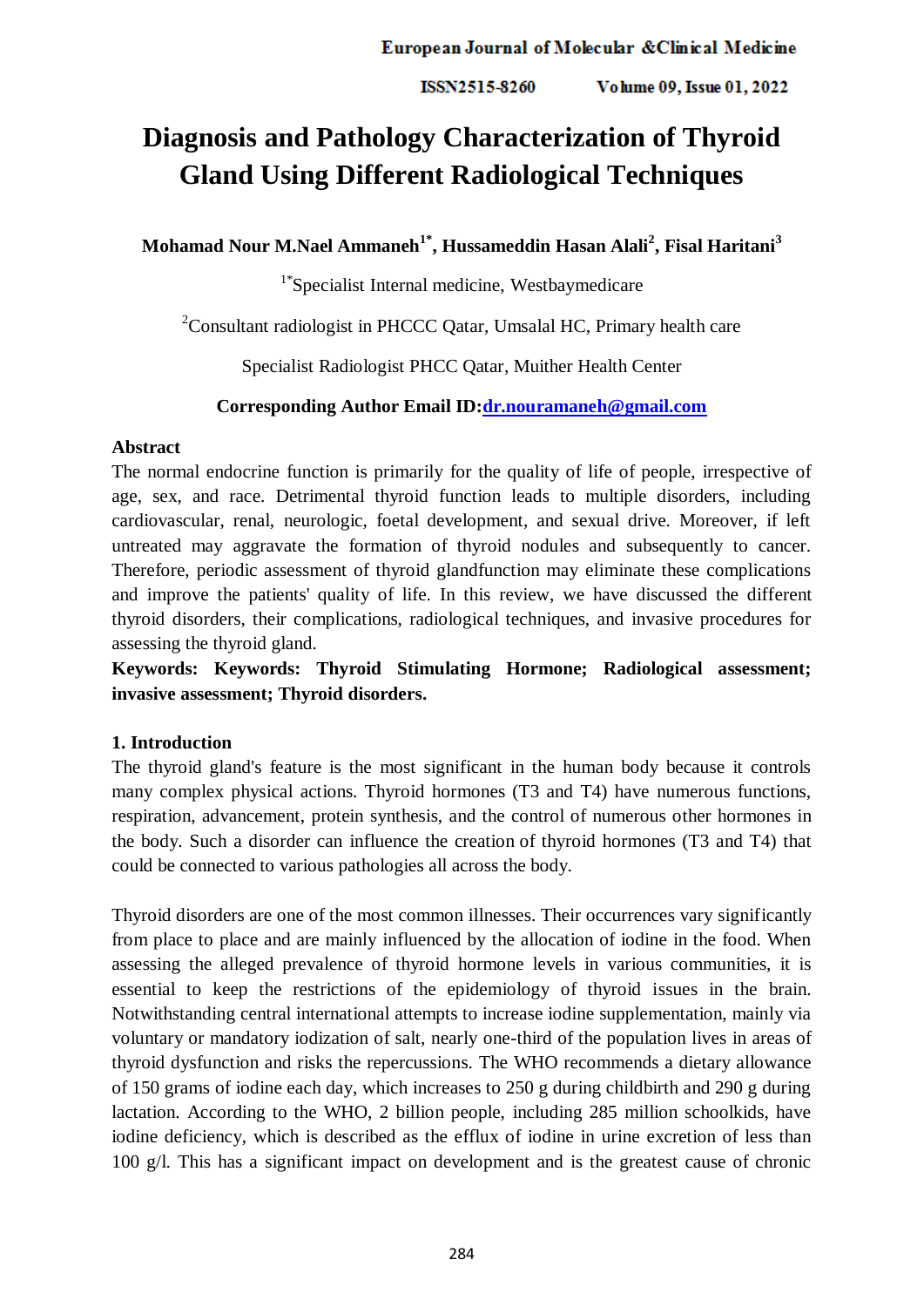#### ISSN2515-8260 Volume 09, Issue 01, 2022

mental disability worldwide. Cross-sectional research in Europe, the United States, and Japan has ascertained the preponderance of hyperthyroidism and hypothyroidism and the recurrence and dispersion of thyroid autoantibodies in various, primarily white, societies. Recent European research has indicated the impact of dietary serum concentrations on the epidemiological data of thyroid disease. Only a few studies on the prevalence of autoimmune thyroid issues have been performed in advanced nations [1].

Thyroid issues represent nearly one in every thirteen people or 20 million people (7.35 percent) in the United States. Thyroid abnormalities are divided into hypothyroid, hyperthyroid, and sub-clinical. According to the world's most populous study, NHANES III, 4.6 percent of U.S. has thyroid problems (0.2 % clinical and 4.2 percent subclinical), and 1.3 percent has thyroid problems (0.5% clinical and 0.7 percent subclinical). In the U. S., both hypothyroidism and hyperthyroidism cause high mortality rates.

### **2. Complication of untreated hypo and hyperthyroid**

### **2.1 Cardiovascular Dysfunction**

The hypothalamic-pituitary-thyroid axis regulates metabolic health through a quintessential endocannabinoid feedback effect framework. Thyrotropin-releasing hormone (T.R.H.) is stored at the hypothalamic level. It encourages the production and secretion to generate thyroid-stimulating hormone (TSH), which causes the thyroid hypothalamus to release thyrotropin (T.H.). T.H. stages regulate T.R.H. and TSH manufacturing and discharge. Because TSH has a log-linear connection with thyroxine (T4) levels, even minor modifications in T.H. levels result in massive adjustments in TSH. As a result, serum TSH is a reliable indicator of institutional T.H. condition. T4 and triiodothyronine are the two most common iodinated T.H.s (T3). Both have physiological effects; however, T3 is the more active and powerful hormone. Illness, including conditions such as acute myocardial infarction (A.M.I.) or heart failure (H.F.), destabilizes negative feedback regulation of thyroid function, resulting in a decrease in serum T.H. without a concurrent rise in circulating TSH levels (termed nonthyroidal ailment and mentioned further below). With the acknowledgment that TSH is hyper delicate to slight differences in flowing T.H. levels and the introduction of high sensitivity TSH assays, clinicians can detect tiny differences in thyroid hormone, giving impetus to the development of subclinical thyroid issues [2].When congenital hypothyroidism is corrected, cholesterol levels rise, reversed once euthyroidism is accomplished. Hypothyroidism is affiliated with a marginally significant increment in lipid levels, specifically an increase in low-density lipoproteins (LDLs). Hypothyroidism is linked to higher LDL oxidation, which encourages atherogenesis and can also be reversed with diagnosis. Lipoprotein(a), a more powerful marker of atherogenesis, rises in overt hypothyroidism and falls with thyroid hormone treatment [3]. Subclinical hypothyroidism (S.C.H.) has a less substantial impact on hyperlipidemia. Hyperlipidemia in hypothyroidism is caused by a decrease in Lysosomal, which leads to decreased cholesterol discharge from the hepatocytes and reduced expression of the cholesterol 7a-hydroxylase, which is stimulated by T.H. and is responsible for cholesterol breakdown. A systematic review of six randomized controlled trials (R.C.T.s) indicated that levothyroxine diagnosis of S.C.H. seemed to have no overall impact on total lipid but recommended a pattern forward into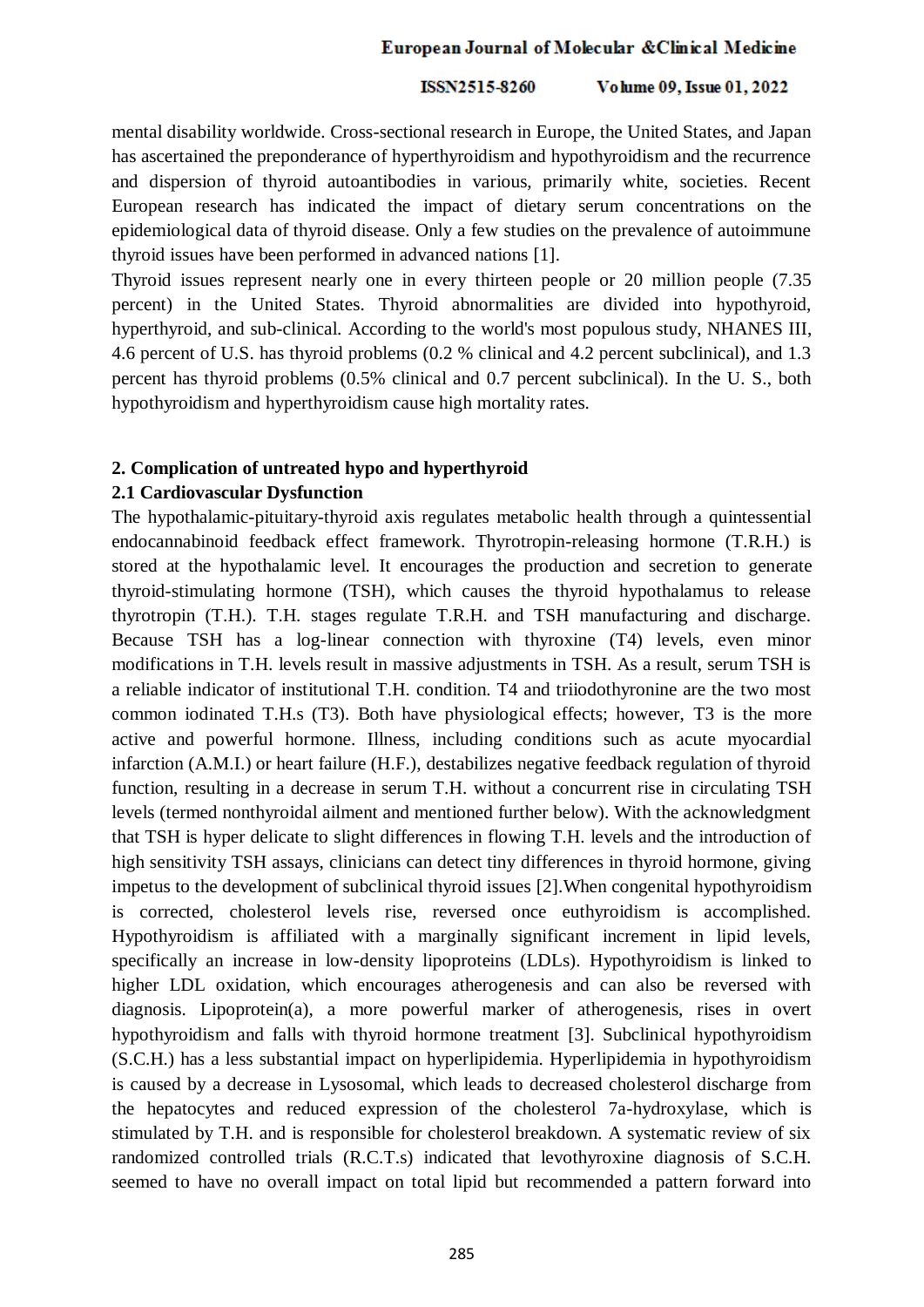#### ISSN2515-8260 Volume 09, Issue 01, 2022

lowering LDL cholesterol (LDL-C) levels >155 mg/dl in a subgroup analysis. Two consecutive trials proposed that the LDL-C decrease was around 0.3 mmol/l (11.6 mg/dl) [4]. Many variables, such as hyperlipidemia and a proinflammatory state, are essential in contributing to arterial stiffness and endothelial dysfunction in S.C.H. and hypothyroidism. Thereby, in the Rotterdam analysis, patients with S.C.H. who were positive for thyroid autoantibodies had more aortic calcification and a more significant percentage of myocardial injury than those who have S.C.H. alone [5]. Both hyperlipidemia and thyroid antibodies inhibit endothelial nitric oxide synthase interpretation, thereby hampering vasodilation. Furthermore, the lack of T3's average vasodilatory impacts, arterial wall rigidity, and a reduced renin state contribute to high blood pressure and vascular chemical imbalances [6].

### **2.2 Renal Dysfunction**

RBF, G.F.R., tubular feature, electrolyte homeostasis, and kidney composition are all affected by thyroid problems. RBF and G.F.R. are enhanced in hyperthyroidism. Thyroid hormones influence RBF and G.F.R. at numerous levels. Hormonal changes, one of the pre-renal variables, significantly raise cardiac function via favorable chronotropic and inotropic impacts and decrease systemic blood pressure. This installation packages an increment in RBF. Endothelial generation of nitric oxide (NO) in the renal cortex and medulla is expanded by the formation of nitric oxide synthase (N.O.S.), which is induced straightforwardly by thyroid function and obliquely by elevated arterial pressure-related endothelial stresses.This is characterized by a reduction in the vasoconstrictor endothelin in the kidneys.

As a result, there is enhanced intrarenal vasodilatation and decreased vasodilation, which contributes to a total gain in RBF. G.F.R. rises by about 18–25 percent in hypothyroidism patient populations. This uptick in G.F.R. is not entirely responsible for the increase in RBF. The renin-angiotensin-aldosterone system (R.A.A.S.) is also activated, which relates to an increment in G.F.R. Thyroid acting directly on the R.A.A.S. in a multifaceted way. Hyperthyroidism causes a rise in b-adrenergic action, characterized by an increase in the density of b-adrenergic neurotransmitters in the renal cortex, resulting in increased R.A.A.S. stimulus. T3 stimulates the interpretation of the renin genotype.Thyroid-stimulating hormone raises plasma renin, angiotensin II, and plasma angiotensin transforming enzyme.

Furthermore, angiotensinogen formulation by the liver increases, as does the concentration of angiotensin receptor proteins. As a result, there is a considerable improvement in R.A.A.S. action. It causes arteriolar vascular permeability and innervation, arteriolar vasoconstriction, and a rise in separation force. It thus contributes to the magnitude of the increment in G.F.R. well beyond what is attributed by an increment in RBF. A reduction in total interstitial fluid and exchangeable cations, but not sodium, is connected with thyroid problems. Nevertheless, serum sodium and potassium concentrations are generally normal. Hyperthyroidism is occasionally associated with hypokalemia (thyrotoxic hypokalemic periodic paralysis of channelopathies) due to a gene variant in either the L-type calcium channel one subunit of the potassium inner rectifier [7].

The consequences of hypothyroidism on the kidney have generally been fundamentally opposed to those of hyperthyroidism.In hypothyroidism, the RBF is lowered, leading to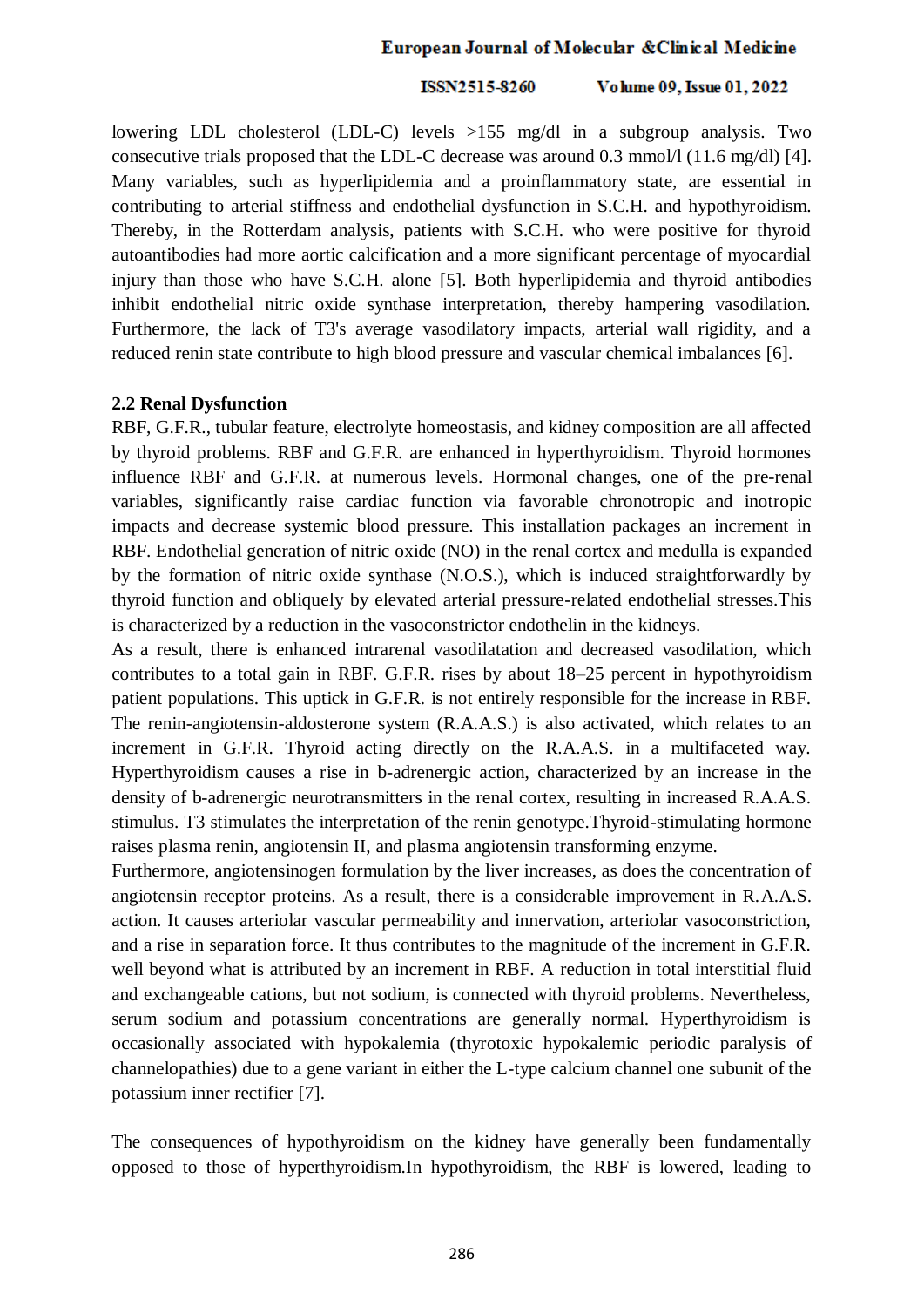#### ISSN2515-8260 Volume 09, Issue 01, 2022

declining pulse rate, enhanced resistance to blood flow, renal tubular bronchoconstriction, reduced kidney reaction to vasodilators, and lessened articulation of renal vasodilators including such vascular endothelial growth factor (VEGF) and insulin-like growth factor-1 (IGF-1). Furthermore, pathologic changes in the glomerular structure associated with hypothyroidism, including submucosal overgrowth and mesangial matrix augmentation, could result in lowered RBF.Hypothyroidism causes a treatable increase in serum creatinine, leading to a decrease in G.F.R., along with myopathy and rhabdomyolysis. Serum cystatin C rates were lower in hypothyroidism due to decreased production of decreased cell metabolism. Both of these changes are reversible with hypothyroidism therapies. Hypothyroidism also increases the absorption of glomerular capillaries to enzymes. In hypothyroidism, proteinuria frequently accompanies a decrease in G.F.R. [1].

### **2.3 Neurologic Dysfunction**

Adults with procured hypothyroidism had already long been revealed to have cognitive deficits. All affected are recollection, intellectual capacity, awareness, ability to focus, receptive and expressive language, and visuospatial and executive functions. Contrary to those seen with thyroid dysfunction, therapeutic interventions of hypothyroidism and report to euthyroid state often do not reestablish this memory impairment. Admittedly, there is very little information in the younger patients on cognitive deficits caused by procured hypothyroidism. According to one investigation on behavior and studying in kids with hypothyroidism, an estimated 25% have attention problems and gentle behavioral disturbances [8].

Hypothyroidism is linked to peripheral nerve demyelination and reduced cranial nerve speed. Neuromuscular irregularities and neuropathic pain happen regularly and have generally been known in grownups with patients diagnosed with thyroid disease, with up to 50 percent having experienced indications of somatosensory neuropathy; of all these, carpal tunnel disease is expected to be especially prevalent. In treated patients with carpal tunnel syndrome, mucinous intrusion of the perineurium and offer the lowest occurs. According to neurophysiological research, polyneuropathy is prevalent in older people with thyroid disorders, with lowered cranial nerve speed and fibrillation possibilities. The most general pattern in grownups is a sensorimotor deficit, which is generally bilateral and proximal and may have been in the quintessential glove-and-stocking allocation. Deep tendon nerve impulses exhibit a postponed soothing phase, which would be a quintessential literal depiction of obtained primary hypothyroidism in adolescents. Thyroid hormones play significant and socially progressive positions in neurohormonal, neurobiological, and neuromuscular features all through the skin.

Average brain growth in formative years is highly dependent on thyroid hormone. The institution of pervasive neonatal screening programs to identify and cure rare genetic hypothyroidism has already been immensely influential in making it a point or stopping initial and irrevocable neurobiological damage done by hormonal insufficiency. Thyroid function abnormalities, including Hashimoto thyroiditis and Graves' illness, are affiliated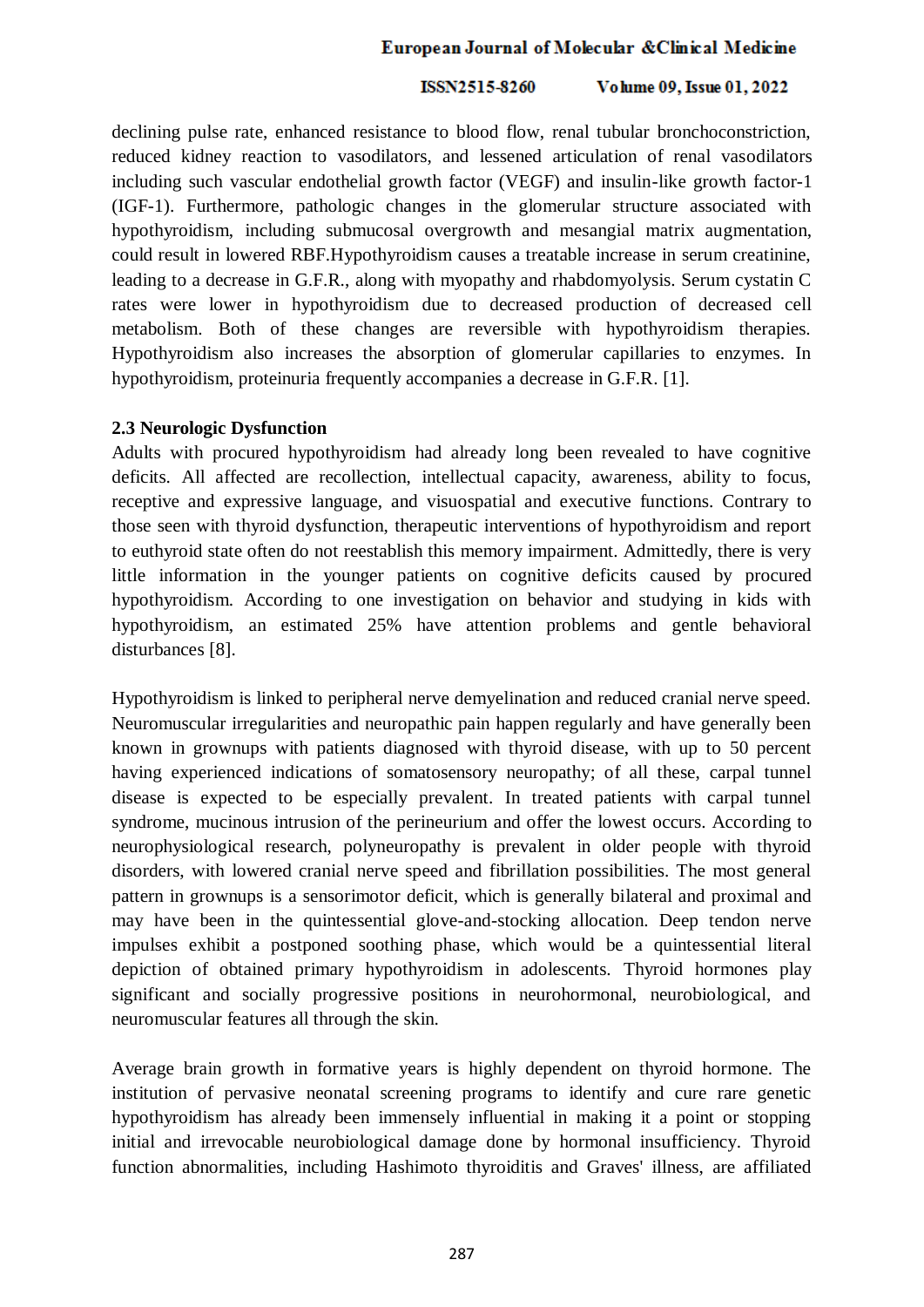#### ISSN2515-8260 Volume 09, Issue 01, 2022

with and might induce a range of center and tangential neurological and neuromuscular impairment. A high indicator of presumption for the prospect of hypothyroidism in a wide range of early life neurodegenerative diseases is critical for timely identification and appropriate therapy. Nevertheless, significant differences in the clinical spectrum are characterized [9]. More research in children is needed to understand the processes of thyroidrelated neurological disease.

# **2.4 Pregnancy Dysfunction**

Pregnancy can mimic some of the symptoms of hypothyroidism, such as exhaustion, anxiousness, digestive problems, muscle spasms, and excess weight; as a consequence, diagnosing thyroid hormone during childbirth can be challenging. Furthermore, most indications of hypothyroidism can be concealed by a female's condition due to the rise in metabolism during pregnancy. Moreover, the hormone estrogen account in full-term pregnancy can indeed be misinterpreted as hypothyroidism, necessitating trimester-specific benchmark periods for a particular population in the explanation of thyroid function exams. The use of trimester-specific thyroid hormone regarding variations precludes hypothyroidism during childbirth from being misclassified. In comparison to hyperthyroidism, hypothyroidism is persistent; 2-3% of expectant mothers have hypothyroidism. The most prevalent hypothyroidism throughout childbirth is S.C.H. Its incidence varies from 1.5 to 5% depending on description, ethnic origin, iodine usage, nourishment, style of life, and a research procedure. Whereas the detrimental impacts of S.C.H. on fetal growth are very well recognized when combined with favorable T.P.O. monoclonal antibody or overt thyroid problems, there seems to be debate about the negative impact of S.C.H. without autoimmune disorders. Expectant mothers who have T.P.O. immunoglobulin at the start of their pregnancy are at risk of developing subclinical hypothyroidism or thyroid dysfunction after childbearing [10].

There is no agreement on the adverse effects of subclinical hypothyroidism on fetal growth. However, some research indicates an increased risk of congenital malformations, premature births, spontaneous abortions, hypertensive disorders, foetal distress, serious preeclampsia, perinatal anguish, and kidney disease; other studies did not. Observable hypothyroidism has a very well brief influence on the brain component; these kids have smaller Brain and more neurodevelopment impotence; nevertheless, there is no agreement on the lengthy psychological benefits of untreated hypothyroidism; though some disclosed loss of motor control and intellectual ability in babies and toddlers, others noted standard memory and sensory purpose [11].

# **2.5 Sexual Dysfunction**

Thyroid abnormalities have been accompanied by significant perturbations in male and female sexual impairment (F.S.D.), and this section will address these concerns. Erectile problems, in both women and men, are a widespread and multifaceted problem with numerous causal factors. From a man's point of view, erectile difficulties can be divided into three categories: E.D., ejaculatory disturbances such as urinary incontinence and postponed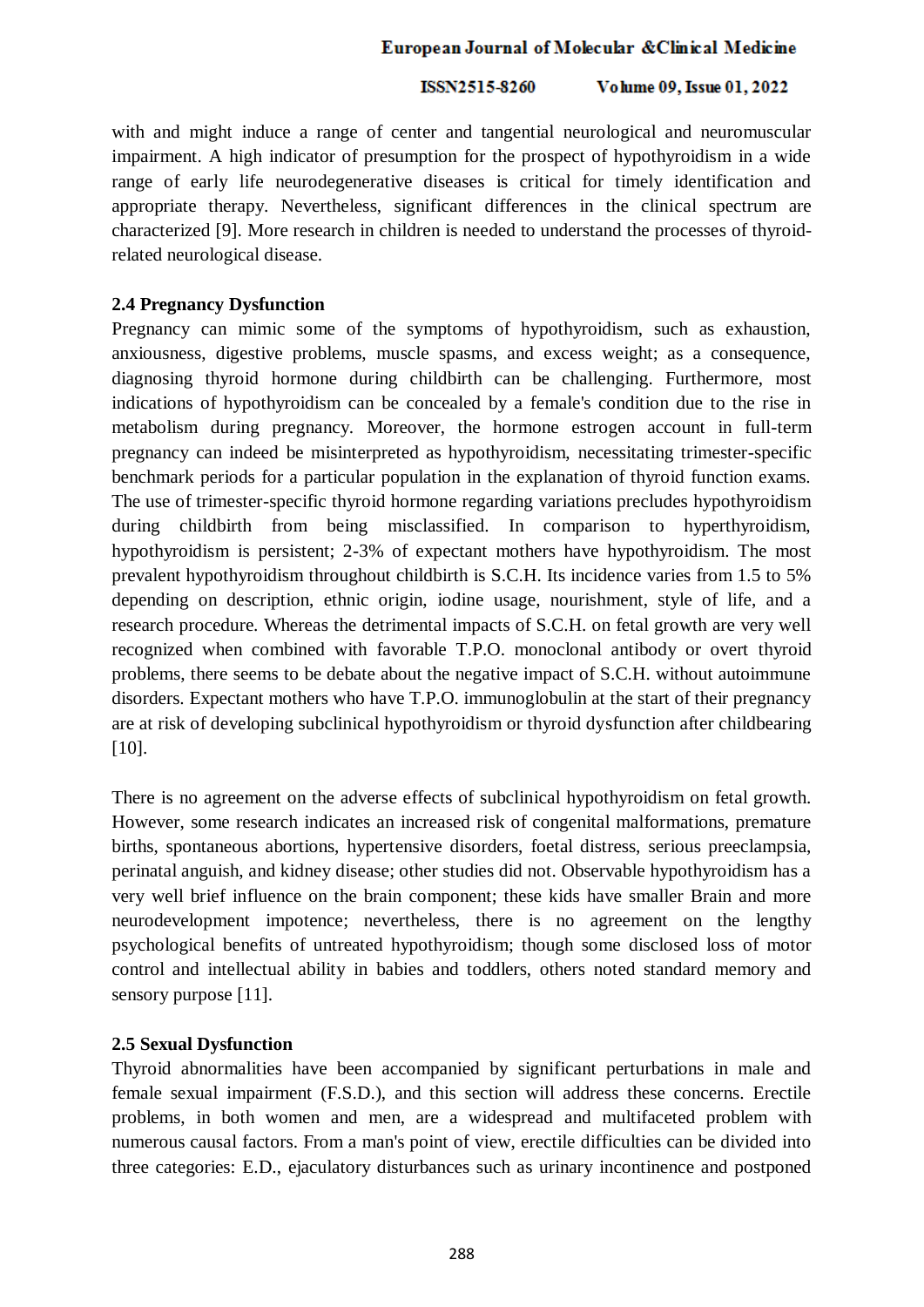#### ISSN2515-8260 Volume 09, Issue 01, 2022

ejaculation, and loss of libido. Post phone Ejaculation is now the most common male sex illness, affecting twenty to thirty percent of men at some point in their lives. Some other prevalent male sexual dysfunction is E.D., a strongly age-dependent problem, with a proportion of cases of 18 percent in the age range of 50-59 years, rising to 37 percent in the age group of 70-75 years.

An approximated 5 to 15 percent of men have decreased libido, with many reporting concurrent worsening in other areas of sexual performance. People approach erectile problems through the domain names of sexual attraction, sexual excitement, premature ejaculation, gratification, and anguish with sexual behavior. Including an independent study of adults aged 40 to 80, 39% revealed loss of function in at least one of these areas. F.S.D. also has an age-dependent component, as genital tract pathophysiology of menstruation is observed to induce uneasiness, lack of lubricating oil, or anguish in the 40percent of postmenopausal women [12].The inter - connected connection of women's reproductive impairment due to the multiple syndromes pertinent to alterations in the hypothalamicpituitary-gonadal azimuth is inherent. The most serious effect of these thyroid problems is hypogonadism. As a result, woman's menstrual cycles are disrupted, and both men and women experience infertility. Many problems, including such reoccurring spontaneous abortion, are grave repercussions of thyroid dysfunction. Modifications in sexual function can be different contingent on the etiology of hormonal insufficiency or abundance.

# **3. Assessment of thyroid gland**

# **3.1 Ultrasonography**

Thyroid/neck ultrasound imaging can aid in diagnosing P.T.L. and may aid in the early detection of this serious condition. Ultrasonographic structures of P.T.L. can be classified into three types based on observations (internal echoes, boundary, posterolateral echoes, and so on). P.T.L. is most frequently seen as a well-defined hypoechoic mass. Ultrasonography can help differentiate P.T.L. from those other thyroid disorders, particularly ones characterized by rapid thyroid expansion, such as anaplastic carcinoma, hemorrhage into an adenoma or cyst, and sub-acute thyroiditis. Ultrasonography plays several roles in treating thyroid cancer patients**(Figure 1)**. It aids in discerning ordinary from abnormal thyroid nodules, provides outlines for fine-needle aspiration (F.N.A.) biopsy of nodules, and can identify cervical lymph node metastatic abnormalities in patients diagnosed with thyroid. Goiters are incredibly common; investigations show that approximately half of the U.S. inhabitants are multinodular [13].

Nevertheless, only 4% to 8% of these growths are perceptible and medically detectable. Many others are found by chance during a computed tomographic search, magnetic resonance imaging, or sonography of the throat for a reason unconnected to thyroid problems. In assessing the thyroid hormone, ultrasonography (U.S.) is the company's most expensive imaging method. A few healthcare communities, along with the American Thyroid Association (A.T.A.), the Society of Radiologists in Ultrasound (S.R.U.), and the American Association of Clinical Endocrinologists (AACE), have lately produced a series of regulations to motivate a rational approach to managing of thyroid nodules discovered on the U.S. The SRU7 and AACE Consensus Assertion on Thyroid Nodules summarizes the U.S.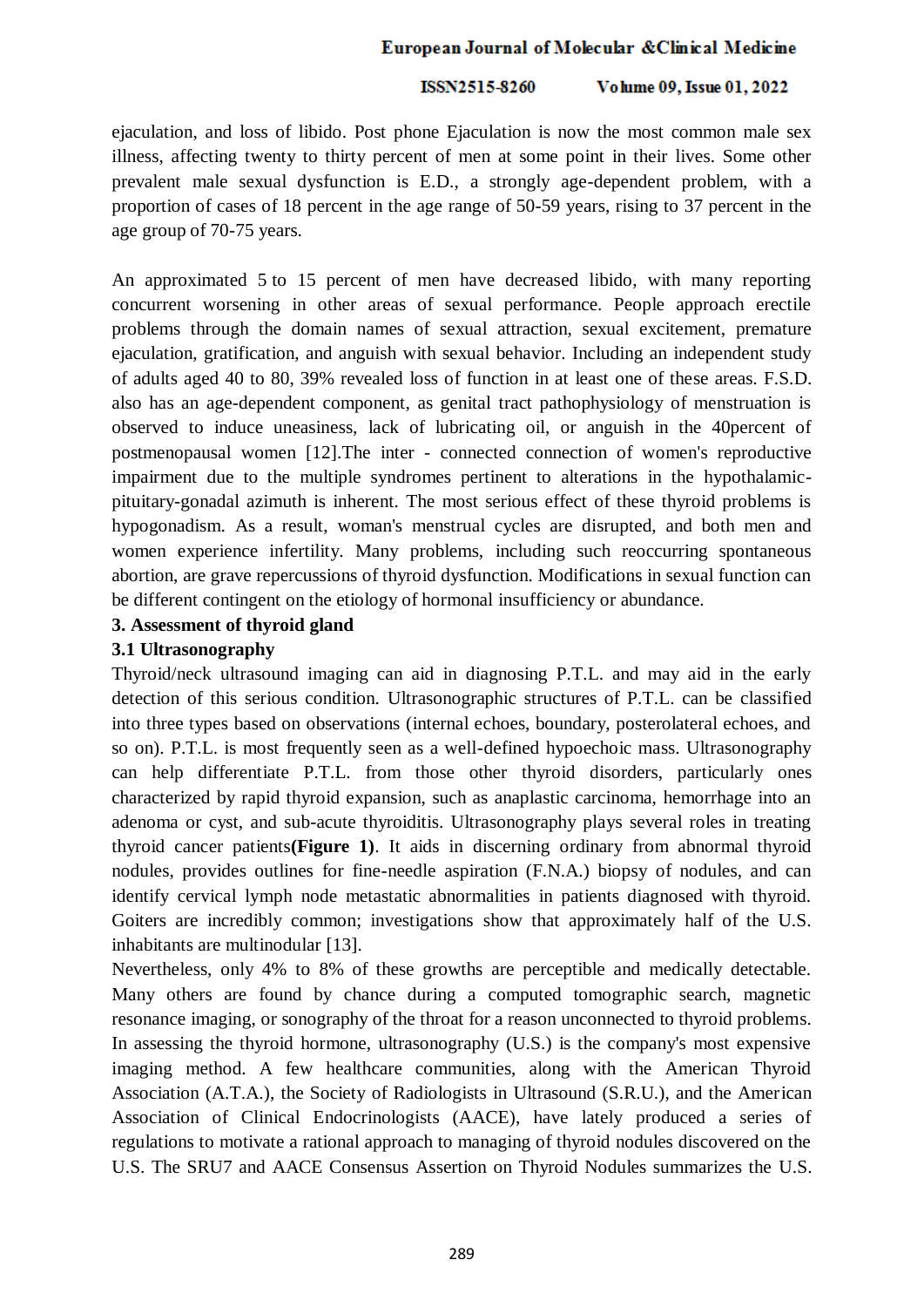#### ISSN2515-8260 Volume 09, Issue 01, 2022

characteristics of autoimmune reactions that should be analyzed. They consist of nodule composition and size (solid, complex, or cystic). The process measures must be assessed in solid benign cysts: nodule echotexture, frame, boundaries (smooth or thickened), the existence and reliability of benign intraocular tumors, and the existence of a required minimum halo [14].

Thyroid ultrasound is indicated for assessing a palpable thyroid nodule or presumed thyroid augmentation, as well as workup of thyroid nodules explored coincidently. It can not be used as a medical test for skin lesion segmentation. Aside from nodule characterization, the U.S. offers adequate guidelines for fine-needle aspiration biopsy (F.N.A.B.), which, amidst some constraints, continues to remain the gold standard for thyroid nodule categorization. The revelation of these ancillary benign cysts has resulted in an explosion of research over the years. Even though benign tumors are shared, only 5% to 10% of growths are cancerous. The bulk of benign cysts is not true neoplasms and nodular hyperplasia.In evaluating these ultrasonography implementations, I had already drawn on my comprehensive direct knowledge with workplace ultrasound imaging, which includes over 1,500 evaluations for assessing autoimmune reactions or monitoring individuals with chronic disease. There are fully comprehensive studies of pituitary ultrasonography obtainable. The elevated epigenetic changes of glandular tissue, the surface level location of the thyroid hormone that enables any user of high transmitters to obtain better definition, and its simplicity and relatively inexpensive in comparison to other methods including such computed tomography (C.T.), magnetic resonance imaging (M.R.I.), and radioisotopic image processing all contribute to ultrasonography's excellent value for hormone microscopy [15]. Its primary constraint is its incapability to an organization created obscured by sonic effects caused by cartilage and bone (for example, mediastinal goiters and retrotracheal lymph nodes).



**Figure 1.**Ultrasonographic longitudinal and transverse imagesof the thyroid gland [16].

# **3.2 CT/MRI/PET**

In the diagnosis of Primary Thyroid Lymphoma, CT (computed tomography) or M.R.I. (magnetic resonance imaging) is rarely used. Such diagnostic methodologies are used for specific patients, primarily for accurate preoperative disease staging and care planning. Ultrasonography, which is very well recognized, has constraints in understanding the level of cancerous thyroid hormone levels, particularly complicity of surrounding structures and periapical lymph nodes. P.T.L. has seemed on C.T. scanning as a homogeneous mass that affects all these thyroid lobes and is isointense to biceps. On CT, P.T.L. is more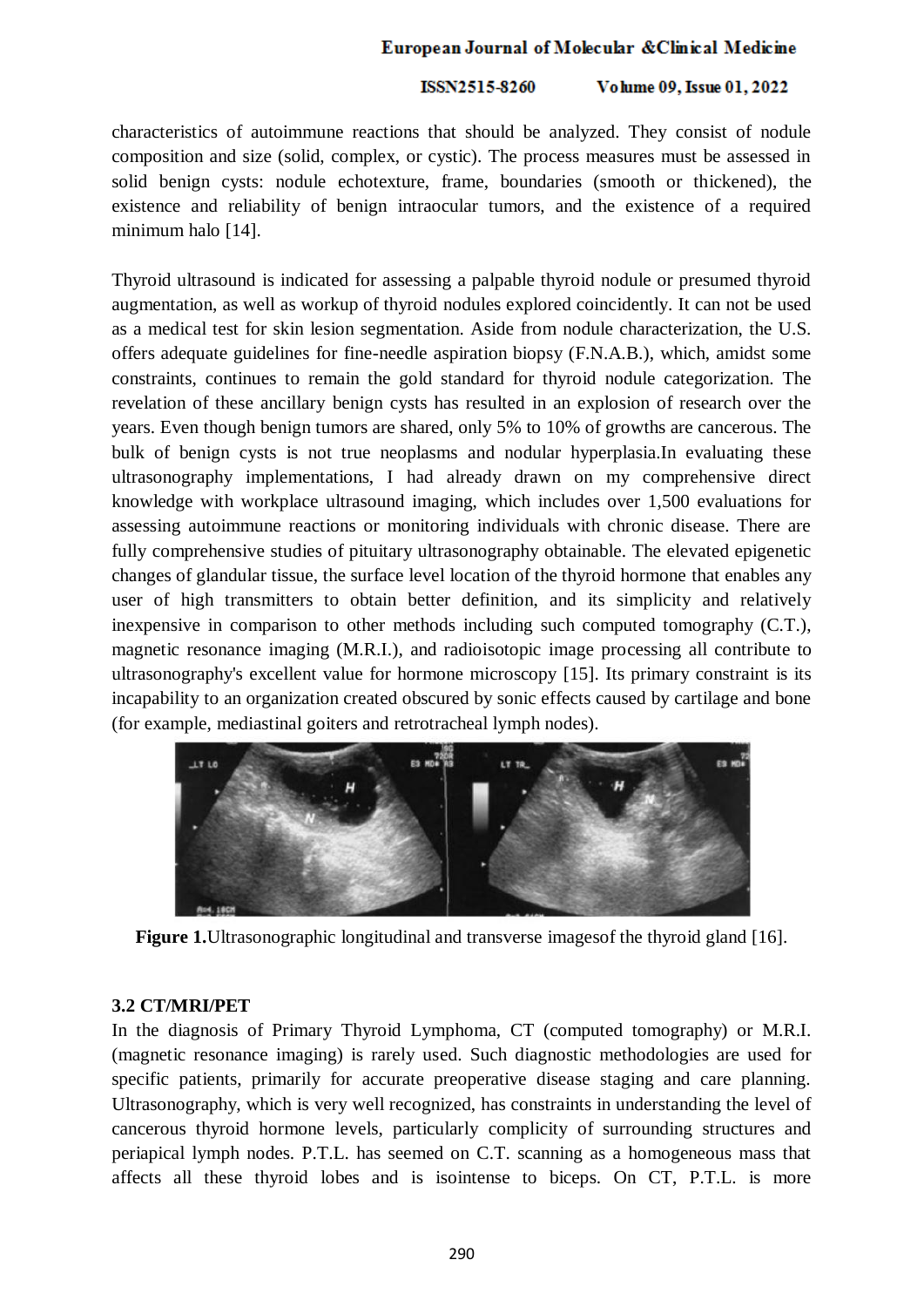### ISSN2515-8260 Volume 09, Issue 01, 2022

heterogeneous than malignant disease, and benign growths or cystic cellular senescence are uncommon, differentiating it from goiter **(Figure 2)**. Despite its significance, P.T.L. is related to lower obtrusive propensity; upper airway incursion is very infrequent in P.T.L. M.R.I. is far more delicate than C.T. in discovering potential extrathyroidal (surrounding) skin participation; nevertheless, higher costs should be considered.F-18 fluorodeoxyglucose (F.D.G.)-P.E.T. has been a valuable diagnostic method in lymphomas, including P.T.L., for staging, restaging, and assessing response to therapy. P.T.L. is distinguished by markedly elevated F.D.G. take-up in the thyroid gland; once efferent lymphatic nodes are implicated, enhanced F.D.G. uptake in the throat's horizontal area(s) is observed [17].



**Figure 2.**C.T. images of the thyroid gland at different scanning delays[18]**. 3.3 Fine-needle aspiration** 

Fine-needle aspiration (F.N.A.) is now a vital element in treating thyroid illnesses. Nevertheless, F.N.A. has produced conflicting results in the diagnostic test of P.T.L. Positive diagnosis values ranged extensively in the literature, ranging from 25% to 90%. In a small number of patients (50 to 60%), F.N.A. findings are evocative but not lab tests. There are no reports of false-positive findings. Because when inhaled samples line passes of immune cells, P.T.L. must be seriously contemplated. Because once histologically anomalous huge leukocytes are found, the prognosis of large melanoma cells must be considered. If the fricative grouping is a mix of medium and prominent lymphocytes, Hashimoto's thyroiditis and P.T.L. must be distinguished; that is not always an easy task, mainly because when P.T.L. is of reduced histology, such as MALT lymphoma, due to a more diverse presence as a whole and complexity distinguishing this from other types of thyroiditis.

Besides that, many of the conditions of MALT malignancy occur in the thyroid gland in conjunction with Hashimoto's thyroiditis, elevating the number of inaccurate results related to sampling error. In reduced thyroid conditions, the enormous amount of lymphatic tissue and a high percentage of transitional centrocyte-like cells may be distinguishing characteristics compared to Hashimoto's thyroiditis. If the fricative grouping is a mix of medium and prominent lymphocytes, Hashimoto's thyroiditis and P.T.L. must be distinguished; it is not always a simple process, mainly because when P.T.L. is of reduced histology, such as MALT lymphoma, due to a more diverse presence as a whole and complexity distinguishing this from Hashimoto's thyroiditis [17].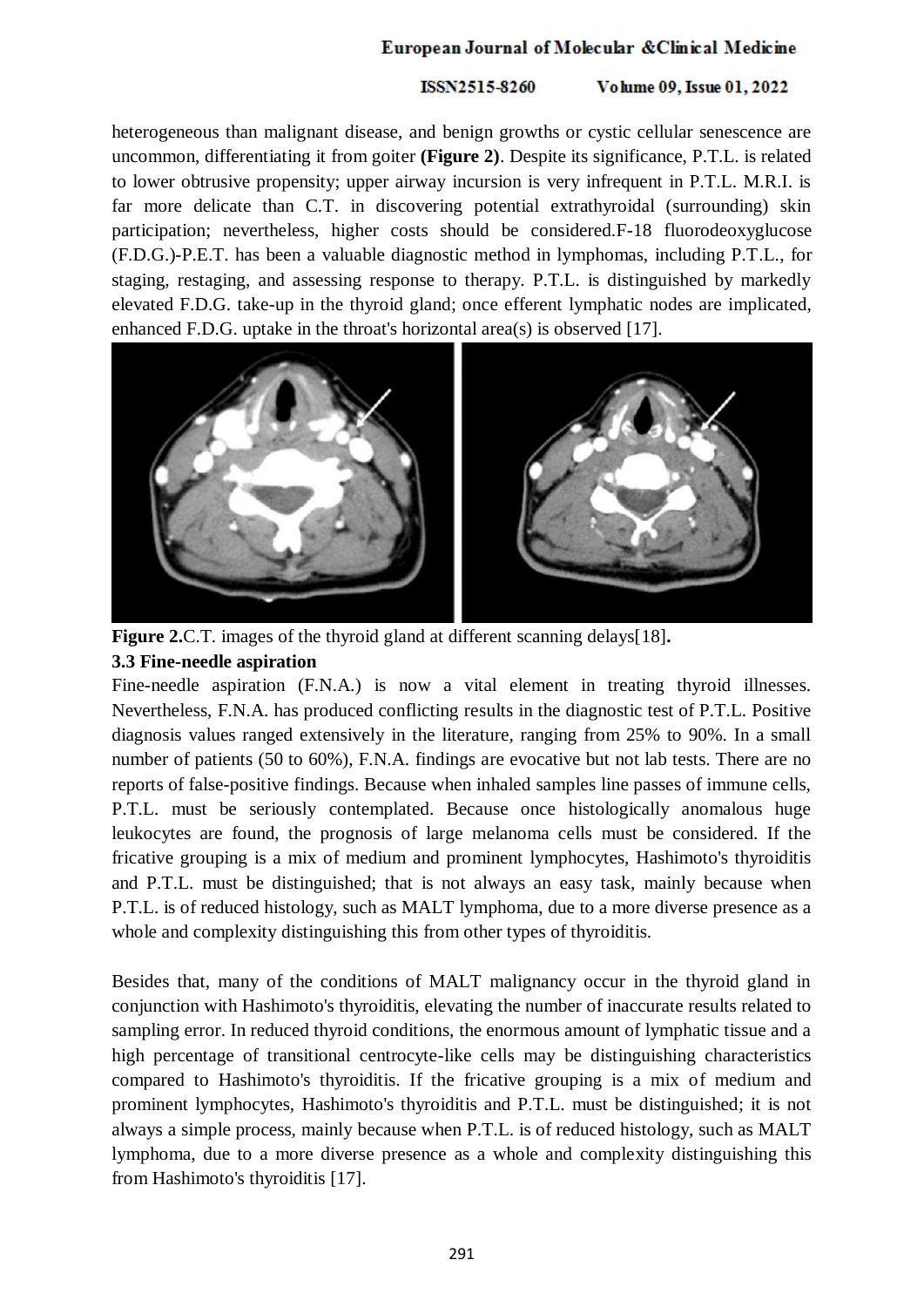ISSN2515-8260 Volume 09, Issue 01, 2022

Besides that, many instances of MALT malignancy occur within the thyroid gland in conjunction with Hashimoto's thyroiditis, expanding the number of inaccurate results related to sampling error. In reduced thyroid conditions, the enormous amount of lymphatic tissue and a high percentage of transitional centrocyte-like molecules could be distinguishing characteristics compared to Hashimoto's thyroiditis [19].The allocation of a knowledgeable cytopathologist and cytotechnologist in conducting and assessing F.N.A. is noticeable, and identity; expertise on their portion is needed to acquire needed materials for assessment (F.N.A., flow cytometry, immunocytochemistry, and single-molecule studies), as well as identify the malignancy. The importance of adjunctive methods in assessing the local F.N.A. sample group cannot be overstated. This technique increases overall detection ability in P.T.L. and enables for P.T.L. subclassification.

### **3.4 Open surgical biopsy**

Despite advances in F.N.A. technique (primarily due to the advent of ultrasonographic and advanced adjunctive techniques), conventional surgical tissue might be required to verify the diagnosis of P.T.L. when F.N.A. outcomes are ambiguous and when diagnosis by F.N.A. is complex; a typical example is that when the treatment options among P.T.L. and Hashimoto's thyroiditis is unclear [17]. Further evidence of open bone marrow aspiration is when F.N.A. has a low specificity for prognosis; an example is the infrequent endocrine system Hodgkin's lymphoma, which is significantly harder to diagnose by F.N.A., owing to the scarce of diagnosing Reed Sternberg cells in tissue samples and also the labeled affiliated fibrosis and sclerosis, going to result in hypochromic or implicit association specimen. In this case, the rare large atypical cells may be misdiagnosed as reactive instead of cancerous. It is worth noting that, even though F.N.A. has been used to diagnose P.T.L. in a large number of patients, some authors have suggested open biopsy in all situations in order to definitively make a diagnosis of P.T.L. or subtype and grade P.T.L. This is highly crucial when therapeutic approaches or diagnoses differ based on histological subtype (for example, MALT vs. dispersion or made by mixing large cell P.T.L.).

# **4. Conclusion**

Thyroid, a chronic illness, detriments the patients' quality of life. Therefore, there is a dire need to monitor periodically to avoid complications and accelerate thyroid cancer. With the advancements of imaging techniques, the regular assessment may allow proper disease control. In this review, we have summarized various complications of thyroid, if left untreated, and methods of diagnosis through non-invasive and invasive procedures.

# **References**

[1] Mohamedali, M., Reddy Maddika, S., Vyas, A., Iyer, V. & Cheriyath, P., 2014, 'Thyroid Disorders and Chronic Kidney Disease,' International Journal of Nephrology, 2014, 1–6.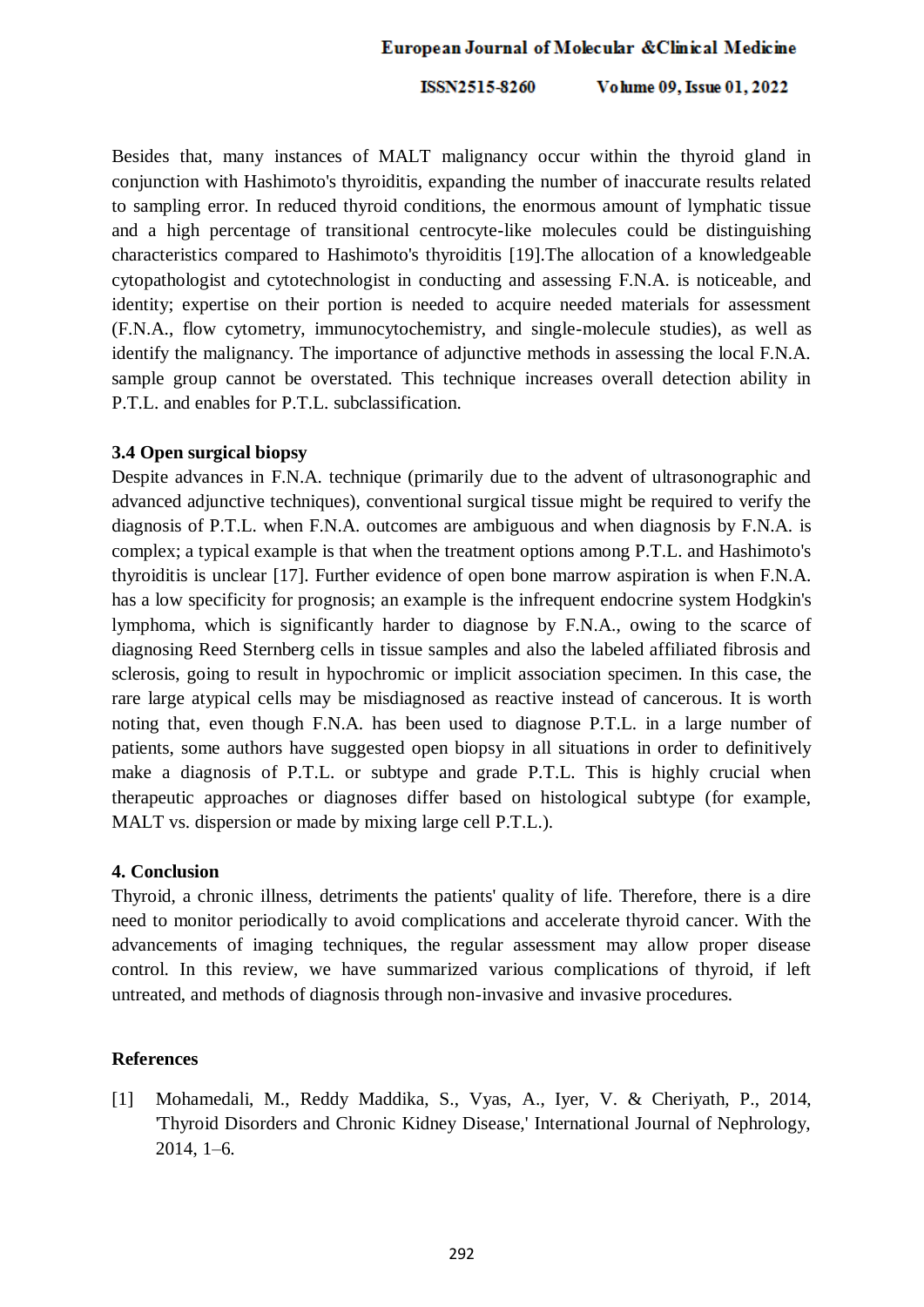#### ISSN2515-8260 Volume 09, Issue 01, 2022

- [2] Razvi, S., Jabbar, A., Pingitore, A., Danzi, S., Biondi, B., Klein, I., Peeters, R., Zaman, A. & Iervasi, G., 2018, 'Thyroid Hormones and Cardiovascular Function and Diseases', Journal of the American College of Cardiology, 71(16), 1781–1796.
- [3] Vargas-Uricoechea, H., Bonelo-Perdomo, A. & Sierra-Torres, C.H., 2014, 'Effects of thyroid hormones on the heart', Clínica e Investigación en Arteriosclerosis, 26(6), 296– 309.
- [4] Villar, H.C.C.E., Saconato, H., Valente, O. & Atallah, Á.N., 2007, 'Thyroid hormone replacement for subclinical hypothyroidism,' Cochrane Metabolic and Endocrine Disorders Group (ed.), Cochrane Database of Systematic Reviews.
- [5] Hak, A.E., Pols, H.A.P., Visser, T.J., Drexhage, H.A., Hofman, A. & Witteman, J.C.M., 2000, 'Subclinical Hypothyroidism Is an Independent Risk Factor for Atherosclerosis and Myocardial Infarction in Elderly Women: The Rotterdam Study', Annals of Internal Medicine, 132(4), 270.
- [6] Surks, M.I., Ortiz, E., Daniels, G.H., Sawin, C.T., Col, N.F., Cobin, R.H., Franklyn, J.A., Hershman, J.M., Burman, K.D., Denke, M.A., Gorman, C., Cooper, R.S. & Weissman, N.J., 2004, 'Subclinical Thyroid Disease: Scientific Review and Guidelines for Diagnosis and Management', J.A.M.A., 291(2), 228.
- [7] Basu, G. & Mohapatra, A., 2012, 'Interactions between thyroid disorders and kidney disease', Indian Journal of Endocrinology and Metabolism, 16(2), 204.
- [8] Nandi-Munshi, D. & Taplin, C.E., 2015, 'Thyroid-Related Neurological Disorders and Complications in Children', Pediatric Neurology, 52(4), 373–382.
- [9] Venero, C., Guadaño-Ferraz, A., Herrero, A.I., Nordström, K., Manzano, J., Escobar, G.M. de, Bernal, J. & Vennström, B., 2005, 'Anxiety, memory impairment, and locomotor dysfunction caused by a mutant thyroid hormone receptor α1 can be ameliorated by T3 treatment', Genes & Development, 19(18), 2152–2163.
- [10] Alemu, A., Terefe, B., Abebe, M. & Biadgo, B., 2016, 'Thyroid hormone dysfunction during pregnancy: A review', International Journal of Reproductive Biomedicine, 14(11), 677–686.
- [11] Nazarpour, S., Ramezani Tehrani, F., Simbar, M. & Azizi, F., 2015, 'Thyroid dysfunction and pregnancy outcomes', Iranian Journal of Reproductive Medicine, 13(7), 387–396.
- [12] Gabrielson, A.T., Sartor, R.A. & Hellstrom, W.J.G., 2019, 'The Impact of Thyroid Disease on Sexual Dysfunction in Men and Women', Sexual Medicine Reviews, 7(1), 57–70.
- [13] Haber, R.S., 2000, 'Role of Ultrasonography in the Diagnosis and Management of Thyroid Cancer', Endocrine Practice, 6(5), 396–400.
- [14] Baskin, H.J., 1997, 'Thyroid Ultrasonography—A Review', Endocrine Practice, 3(3), 153–157.
- [15] Sheth, S., 2010, 'Role of Ultrasonography in Thyroid Disease', Otolaryngologic Clinics of North America, 43(2), 239–255.
- [16] Blum, M., 2000, 'Ultrasonography of the Thyroid', in K.R. Feingold, B. Anawalt, A. Boyce, G. Chrousos, W.W. de Herder, K. Dhatariya, K. Dungan, J.M. Hershman, J. Hofland, S. Kalra, G. Kaltsas, C. Koch, P. Kopp, M. Korbonits, C.S. Kovacs, W.